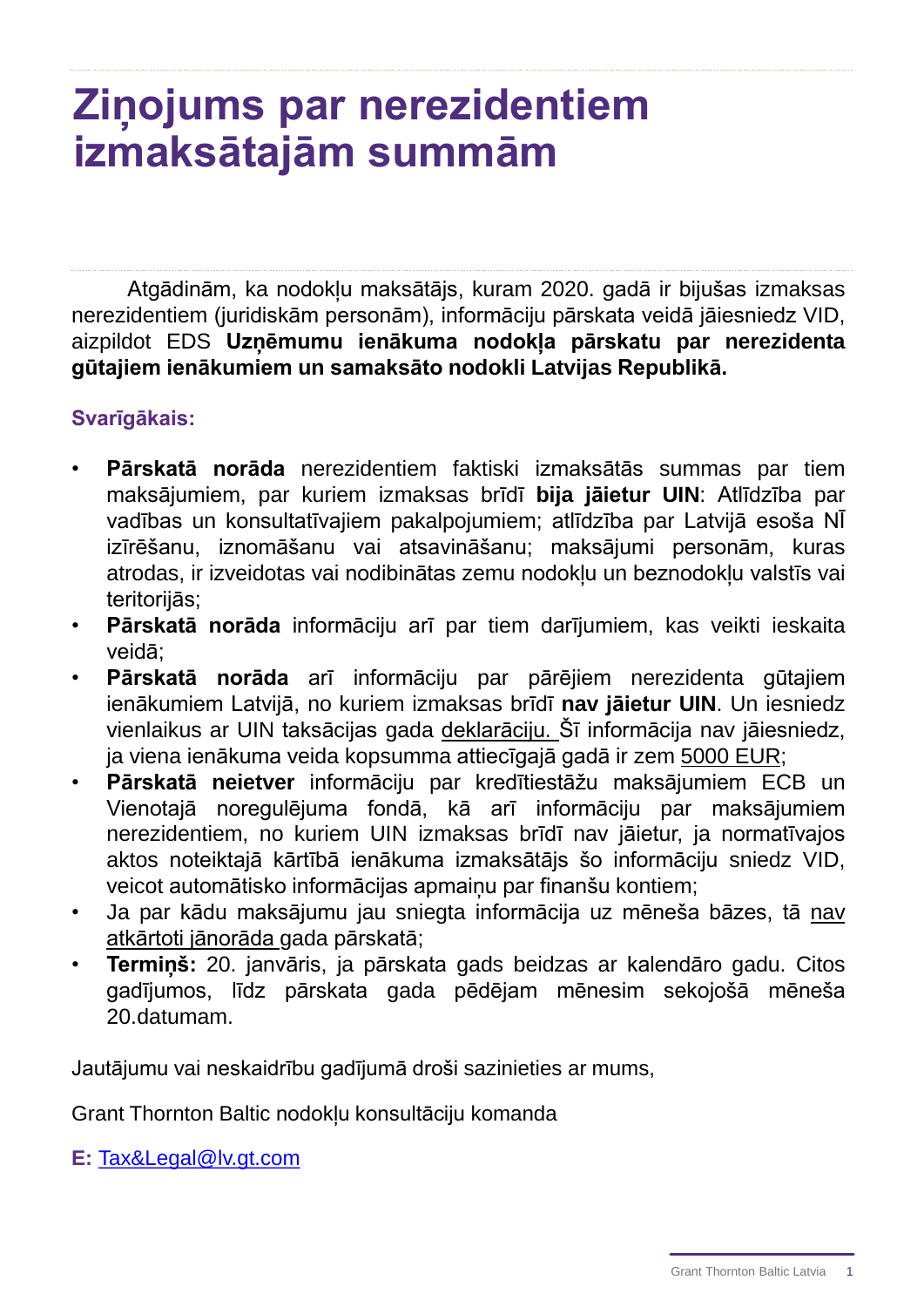## **Corporate Income Tax Report on income earned by a non-resident and tax paid in the Republic of Latvia**

We would like to remind, that the taxpayer who has made payments to non-residents (legal entities) in 2020 must submit information in the form of a Report to the SRS by filling in the EDS "**Corporate Income Tax Report on income earned by a non-resident and tax paid in the Republic of Latvia**".

## **The most important:**

- The amounts actually paid to non-residents **should be reported** for those payments for which **CIT should be deducted** at the time of the payment: remuneration for management and consulting services; remuneration for renting, leasing or alienation of real estate in Latvia; payments to persons located or established in low-tax and tax-free countries or territories;
- The information on those transactions that have been performed in the form of set-off **should be reported;**
- The information on other income earned by the non-resident in Latvia, from which **CIT is not required to be deducted** at the time of the payment, **should be reported** and submitted at the same time as the annual CIT return. This information does not need to be provided if the total amount of one type of the income in the relevant year is less than EUR 5000;
- **The report does not include** information on credit institutions payments to the ECB and the Single Resolution Fund, as well as information on payments to non-residents from which CIT is not required to be deducted at the time of the payment, if, in accordance with the procedures specified in regulatory enactments, the payer of the income provides this information to the SRS by performing an automatic exchange of information on financial accounts;
- If a payment has already been reported on a monthly basis, it does not need to be repeatedly included in the annual report;
- **Deadline:** 20 January if the reporting year ends with a calendar year. In other cases, until the 20th day of the month following the last month of the reporting year.

If you have any questions please do not hesitate to contact us,

Grant Thornton Baltic tax team **E:** [Tax&Legal@lv.gt.com](mailto:Tax&Legal@lv.gt.com)